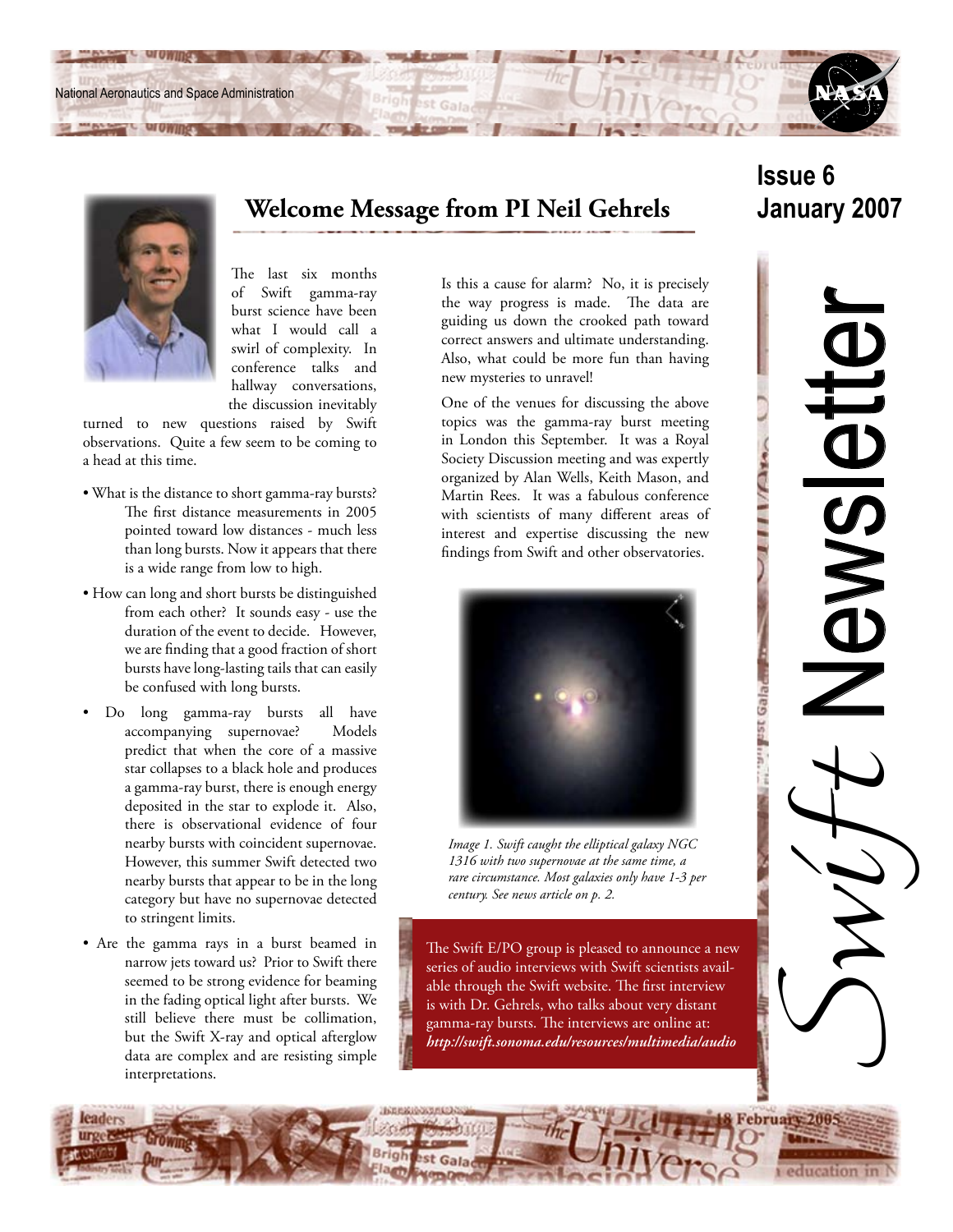

 $1/(\Delta x)$ 

Latin Peps 1sal

#### **Swift in the News**

*by Lynn Cominsky, SSU E/PO*

#### **8/30/06 - Caught in the Act, Scientists Watch Supernova Explode**

Scientists using NASA's Swift satellite and a combination of orbiting and ground-based observatories have for the first time caught a supernova in the act of exploding. The event became visible on February 18, 2006, and was studied by many different groups using Swift instruments and groundbased telescopes. The results were summarized in four Nature papers that appeared in the August 31 issue, and in several different press releases, including this one from NASA HQ:

*http://swift.gsfc.nasa.gov/docs/swift/news/2006/06- 72.html*

#### **HEAD Meeting News**

#### **10/4/06 - Mug Shots of Supernovae Reveal Two Key Findings**

Scientists using NASA's Swift satellite have observed two dozen recent star explosions, called supernovae, quickly after the events and have discovered never-before-seen properties, some of which run counter to prevailing theories. Read the GSFC release about the HEAD Press conference featuring Dr. Stefan Immler:

*http://swift.gsfc.nasa.gov/docs/swift/news/2006/06- 84.html*

#### **10/5/06 - NASA Performs Headcount of Local Black Holes**

 NASA scientists using the Swift satellite have conducted the first complete census of galaxies with active, central black holes, a project that scanned the entire sky several times over a nine-month period. The hard X-ray survey results were presented in a HEAD press conference by Drs. Richard Mushotzky, Jack Tueller and Craig Markwardt and are summarized in this GSFC release: *http://swift.gsfc.nasa.gov/docs/swift/news/2006/06- 87.html*

#### **10/5/06 - Scientists Determine The Nature of Black Hole Jets**

NASA and Italian scientists using Swift have provided the most compelling evidence to date that black hole jets are made of protons. Led by Dr. Rita Sambruna, who presented the results in a HEAD press conference, the international team studied the spectra of two blazars in order to reach their conclusions which are described in a GSFC press release:

*http://swift.gsfc.nasa.gov/docs/swift/news/2006/06- 86.html*

### **11/6/06 - Monster Stellar Flare Dwarfs All Others**

Swift detected a flare with one hundred million times the energy of a typical solar flare from a star in the binary system II Pegasi. The flare from this system – which is 135 light years from Earth -- was detected in December 2005. The results were reported by Dr. Rachel Osten at the Cool Stars conference, and were described in a release from GSFC: *http://swift.gsfc.nasa.gov/docs/swift/ news/2006/06-93.html*

#### **11/21/06 -Twin Star Explosions Fascinate Astronomers**

 A galaxy that has produced four supernovae since 1980 lit up with two at once, in an amusing image taken by the Swift UVOT and featured in a Penn State release: *http://www.science.psu.edu/alert/ Swift11-2006.htm*

#### **12/21/06 - Swift Finds New Kind of Black Hole Explosion**

Studies of two bursts that appear to be a new kind of explosion resulted in four papers in the December 21, 2006 issue of Nature. The explosion is called a "hybrid" gamma-ray burst as it seems to have some of the properties of both "long" and "short" bursts, previously distinguished by both duration and spectral properties, and attributed to different formation mechanisms. Read the NASA HQ release: *http://www.nasa.gov/mission\_pages/ swift/bursts/hybrid\_grb.html*

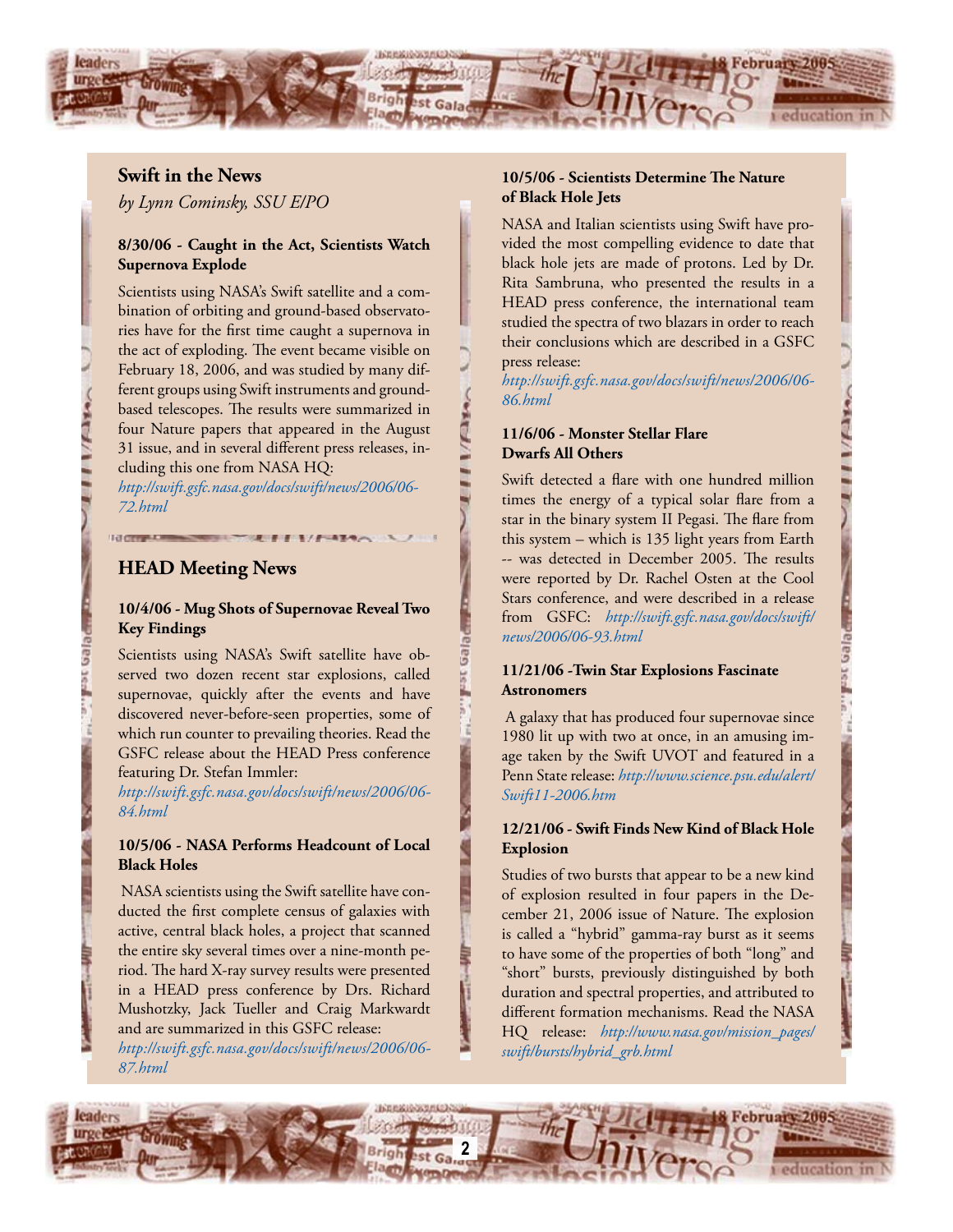

# **Burst of Controversy May Signal New Class of GRBs**

### *By: Derek Fox, Penn State University*

A gamma-ray burst detected by Swift on June 14, 2006, has been stirring up controversy within the GRB research community. The burst lasted for 100 seconds, which should easily qualify it for membership in the class of "long bursts" that have been subject to detailed study for more than nine years. At the same time, though, it exhibits some properties of the "short bursts" that were first identified and studied in detail last year. The unique combination of characteristics has theorists and observers scratching their heads, and has caused them to dub this burst, GRB 060614, the possible first example of a new class of "hybrid gamma-ray bursts."

Observations from Swift raised the first questions about this event. Neil Gehrels, Swift PI, was the lead author in a paper to the magazine Nature (see p.2), in which the satellite team describes one paradoxical aspect of the burst. If we think of a gamma-ray burst as a short piece of music, then the more energetic gamma-rays in the burst correspond to higher notes, and the less energetic gamma-rays correspond to lower notes. For a typical long burst, the lower notes lag the higher notes by a fraction of a second – a slight asynchrony. The 100 second-long piece that was GRB 060614, however, was played in strictest unison across the whole gamma-ray keyboard. Bursts from the short class – those lasting less than two seconds – typically exhibit this sort of synchrony, but it had never before been seen from such a long burst.

HST/ACS I-band, July 15 UT HST/WFPC I-band, June 27 UT

Subsequent observations by ground-based telescopes and the Hubble Space Telescope added further wrinkles. First, the burst was found to lie within a bright, relatively nearby galaxy, 1.6 billion light-years away in the constellation Indus. GRBs at such a close distance are rare, and whenever one can be identified, astronomers like to study it closely. In every previous case where a long burst was subjected to such study, it rewarded astronomers by blossoming, two weeks after the event, into a brilliant and long-lived supernova. Not so GRB 060614 – it was seen instead to disappear without a trace. This too, although a novel behavior for long bursts, has been the typical pattern for short ones – a point made by the authors of three additional papers in Nature, led by Massimo Della Valle, Johan Fynbo, and Avishay Gal-Yam.

The difference between long and short bursts is a deep one. Because of their habit of turning into supernovae, the long bursts are considered to result from the collapse and explosion of a shortlived massive star, ten or so times the mass of the Sun. Meanwhile, the occurrence of some short bursts in old, red galaxies has demonstrated that they cannot be produced by such massive stars – rather, they are thought to be due to the inspiral and merger of two old, dead stellar remnants, either neutron stars or black holes.

So: was GRB 060614 produced by a single massive star, by two merging stellar remnants, or by something else entirely? It's an important question, and without a clear answer at this time. All that can be said is that this event is the best candidate in a long time for something totally new, a

> "hybrid burst" that might just represent the most exotic class of them all.

*Image 2. The GRB060614 optical afterglow is visible in the June 27 image from Hubble Space Telescope (left) but had faded by July 15 (right). These images show that the GRB did not produce the expected supernova.*

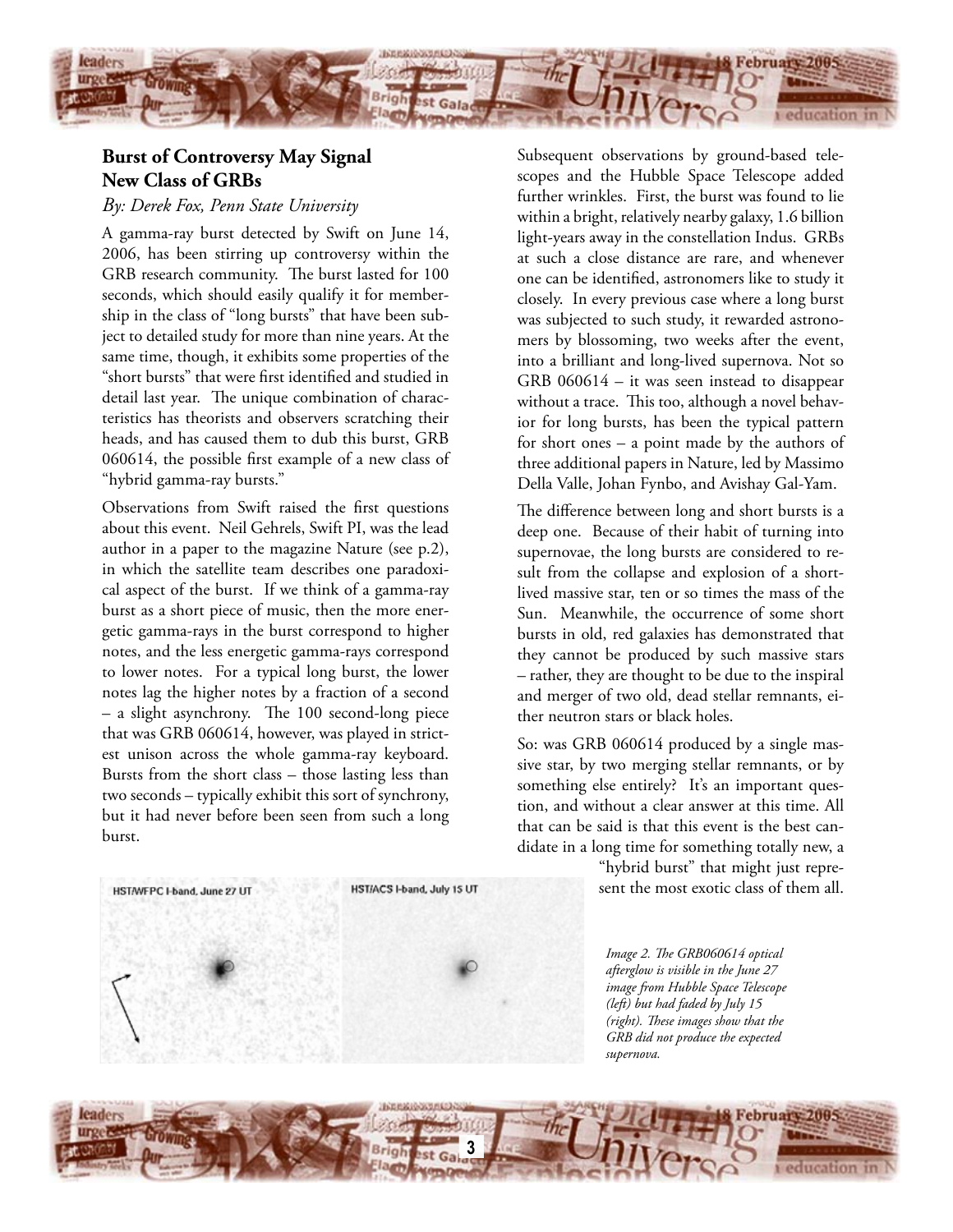

## **Obervatory Update**

*By: John Nousek, Penn State University*

Swift continues operating smoothly and efficiently. We have gained better understanding of the observatory and the instruments, so we have been able to make upgrades to their performances.

By the time you read this, we will have crossed the milestones of discovering more than 200 new GRBs (with prompt observations of more than 75%). We will have conducted more than 60,000 slews of the observatory (a slew is when we move from one target to the next). Approximately 98% of the usable observing time (i.e. when we are outside the South Atlantic Anomaly) has been spent collecting BAT data for the detection of new GRBs and for the BAT hard X-ray all-sky survey.

Our Italian colleagues have continued their excellent support by providing more than 9000 ground passes from their Malindi tracking station in Africa at better than 98% success rate. Our Penn State mission operations center has successfully captured more than 99% of the total data generated by Swift. Our Goddard Space Flight Center Swift Science Center and Swift Data Center have continuously processed data and supported user requests for all the Swift data. The United Kingdom continues with its active support of the UVOT and XRT teams and the UK Data Center. Italy also provides a Data Center and support for the XRT team. Goddard has supported the BAT team and the allsky BAT survey data analysis.

In addition to GRBs, Swift has conducted a vigorous Target of Opportunity program with more than 200 approved targets. These targets range from observations of comets with the XRT and UVOT, to nearby supernova, to distant AGNs, and previously unknown sources of gamma rays and ultra-high energy (TeV) photons discovered by INTEGRAL, HESS and VERITAS.

Approximately one out of every three days the Flight Operations Team responds outside normal working hours to command Swift to chase new science targets (usually new GRBs), to capture data missed by the routine downloads, or to respond to instrument or spacecraft anomalies. We have reduced the incidence of anomalies by operational



*Image 3. An all sky map showing the location of all the bursts detected by Swift and other satellites from Aug. 25, 2004 to January 2, 2006.*

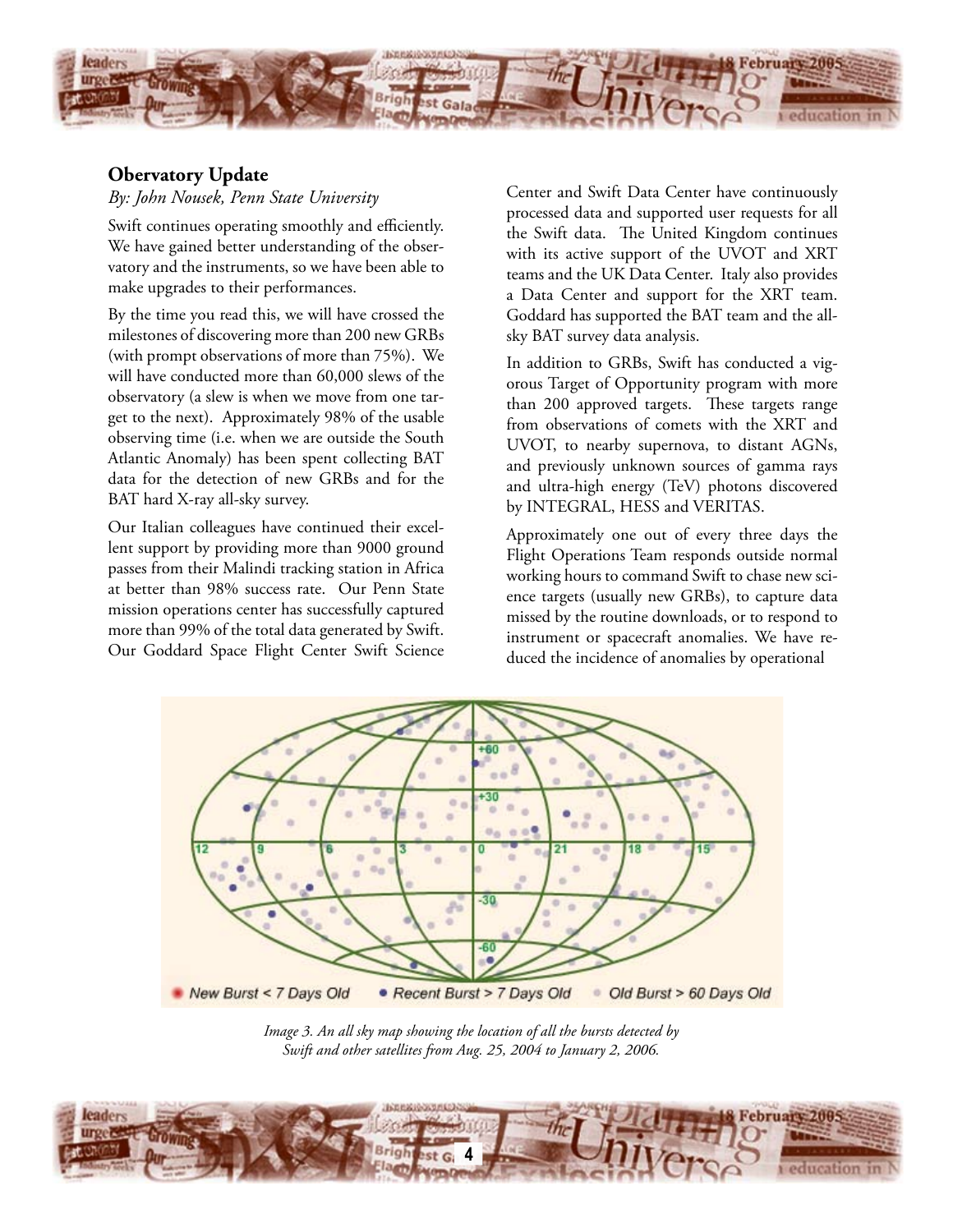

procedures and software patches. The BAT operated more than 300 days on a continuous basis, and the UVOT for 92 days. The XRT, however, has never had a software crash. Overall the Swift science uptime is about 97%.

We have just completed the second full year of Swift operations (which satisfied the Swift minimum success criteria), and we are very pleased by the recommendation of the NASA Senior Review that Swift plan for four more years of operations.

The observatory and instruments are all operating at full science capability. Minor performance glitches (very rare instances of loss of star tracker lock, loss of three columns in the XRT CCD, passive temperature control due to loss of the XRT TEC, and BAT noisy detectors) are all controlled by operational procedures and/or software improvements. There are no consumables on Swift and the orbit will last well beyond this four year period. At this point we see no reason not to expect Swift to continue on its mission through at least 2010.

I want to announce that we plan to hold a workshop at Penn State on May 1-2, 2007, to consider the top level strategy for Swift science. Is the current emphasis on GRBs and afterglows the right priority for the future of Swift, or should we consider increasing the time available for TOOs or other science programs? More details on the workshop will be available early in 2007.

# **Amateur Corner**

*by: Logan Hill, SSU E/PO*

Once again members of the Swift Education and Public Outreach (E/PO) team were present at the Astronomical Imaging Conference (AIC) in San Jose via the Global Telescope Network (GTN). Held in November, the AIC is a formal gathering of amateur astronomers whose instruments and observations are nothing but professional. Accompanying the astronomers at the conference were vendors of highquality CCD cameras, telescopes, and astronomy software.

From the joint Swift, GLAST, and XMM-Newton booth, the E/PO team distributed GTN flyers, Swift stickers, and other E/PO materials. Interest in active galaxies and other gamma-ray producing objects was generated within the astronomer community as the team explained how the GTN operated; specifically its robotically automated interface and its connection to the gamma rays detected by Swift. As was the case last year after attending the AIC, the GTN membership grew, signaling the importance of direct contact with the amateur astronomy community.

As a sponsor, the GTN sent Dr. Phil Plait, Tim Graves and Logan Hill to the conference this year.

They were excited to find the community interested in robotic telescopes used for both science and education; notably Russ Croman and Rick Gilbert's Remote Imaging talks. Thanks to Steve Mandel, the conference coordinator, the AIC once again brought together leading amateur astronomers and cutting edge technology for three days of talks, lectures and discussions. The GTN and Swift E/PO are honored to have been involved with the AIC.



#### For more information about the GTN, go to: *http://gtn.sonoma.edu*

and the AIC 2006 web page can be found at *http://www.galaxyimages.com/AIC2006.html*

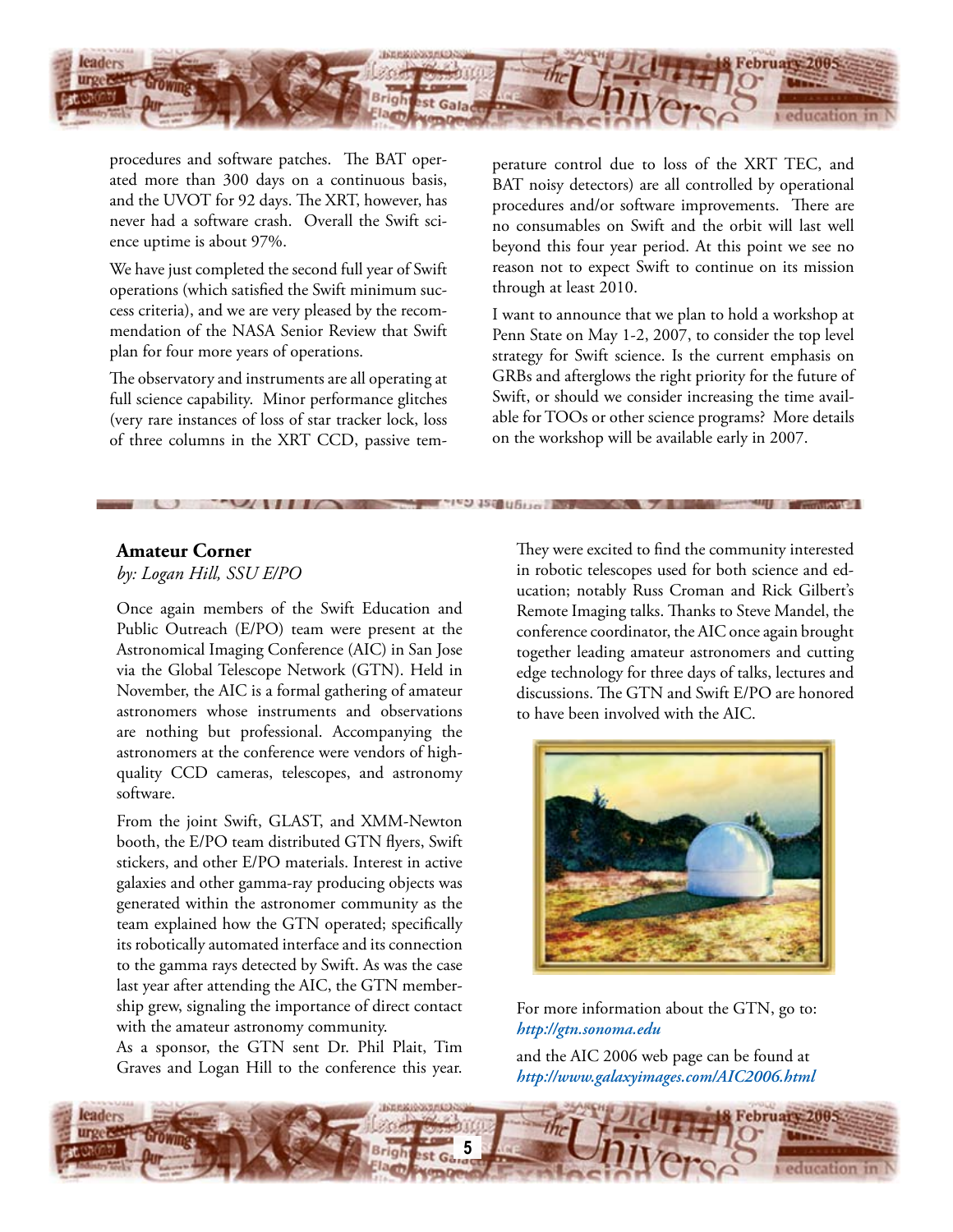

### **E/PO Update** *By: Phil Plait, SSU E/PO*

When making educational products for the classroom (what educators call "formal" materials), the Swift E/PO group keeps an eye on the National Science Education Standards, a set of basic grade level specific concepts that was put together by a large group of educators, and funded by such groups as the NSF, NASA, and the U.S. Department of Education.

In the middle school standards, Newton's Laws figure prominently, as they should – you can base the rest of high school physics on them! So years ago the E/PO group put together a series of three posters, each one expounding upon one of Newton's Laws. These posters were a hit with teachers, but over the years we found they needed serious updating. So we carefully examined the concepts and the posters, and almost totally reworked them.

Each poster features beautiful and topic-appropriate artwork by artist Aurore Simonnet, illustrating concrete examples of each Law. Furthermore, the posters were designed in such a way that if they are mounted next to each other, the artwork flows organically from each poster to the next.

On the back side of each poster is an explanation of the given Law, a description of the illustrations on the front of the poster, an example of the Law using the Swift spacecraft itself as an example, and an activity that will give students hands-on experience with the Law.

For the First Law, the students roll a toy car down a ramp and observe the results (we even worked in a safety message about seat belts!). For the Second Law, students examine drawings of a moving car and a girl throwing a ball, and match these drawings to a series of simple plots showing position, velocity, and acceleration. The Third Law activity has them making simple balloon rockets which they can race.

To the original set of three, we have added a fourth poster for the Universal Law of Gravitation. In the activity, they drop various objects to see if they fall at the same rate or if heavier ones fall faster. They also calculate the gravitational acceleration of the various planets, and can use that to find what they would weigh on Mercury and Pluto!

To download these activities: *http://swift.sonoma.edu/education*



*Image 4. When the four Newton's Laws posters are displayed together, they form a seamless integrated image of the basic laws of classical physics.*

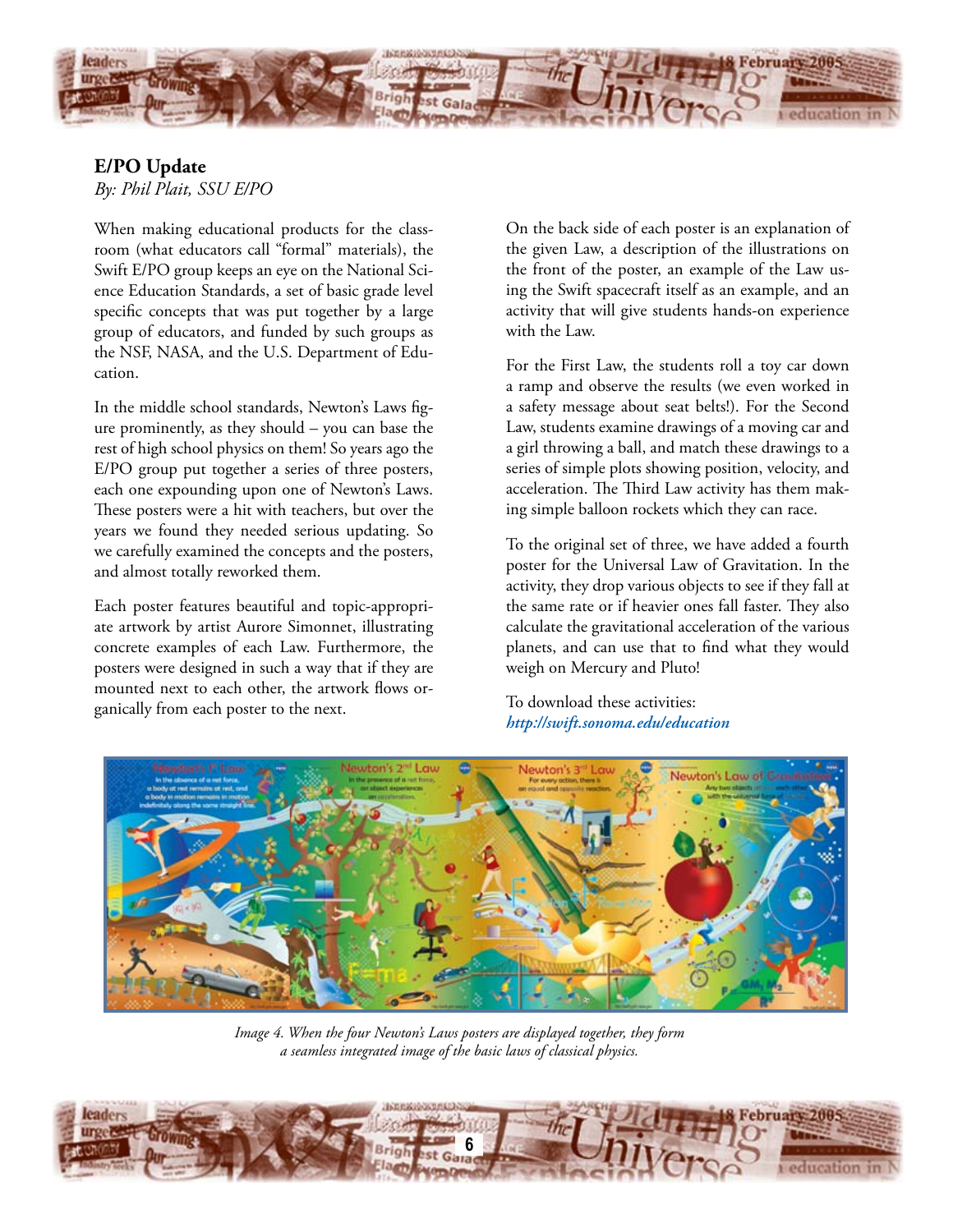# Swift Supernovae Observations

18 February 200

**8 February 2005** 

お月に近いのでは(1)

leaders

leaders



*One of Swift's secondary science mission goals is to observe supernovae, providing astronomers with optical, ultraviolet, and X-ray data of these exploding stars. This gallery shows some of these observations-- making it clear that not only is Swift supporting excellent science, it is also creating images that are pleasing to the eye. Credit: Stefan Immler, GSFC.*

**7**

*http://swift.sonoma.edu/resources/multimedia/images/*

ЛЕДИКОЗИЛОВ:

 $20 -$